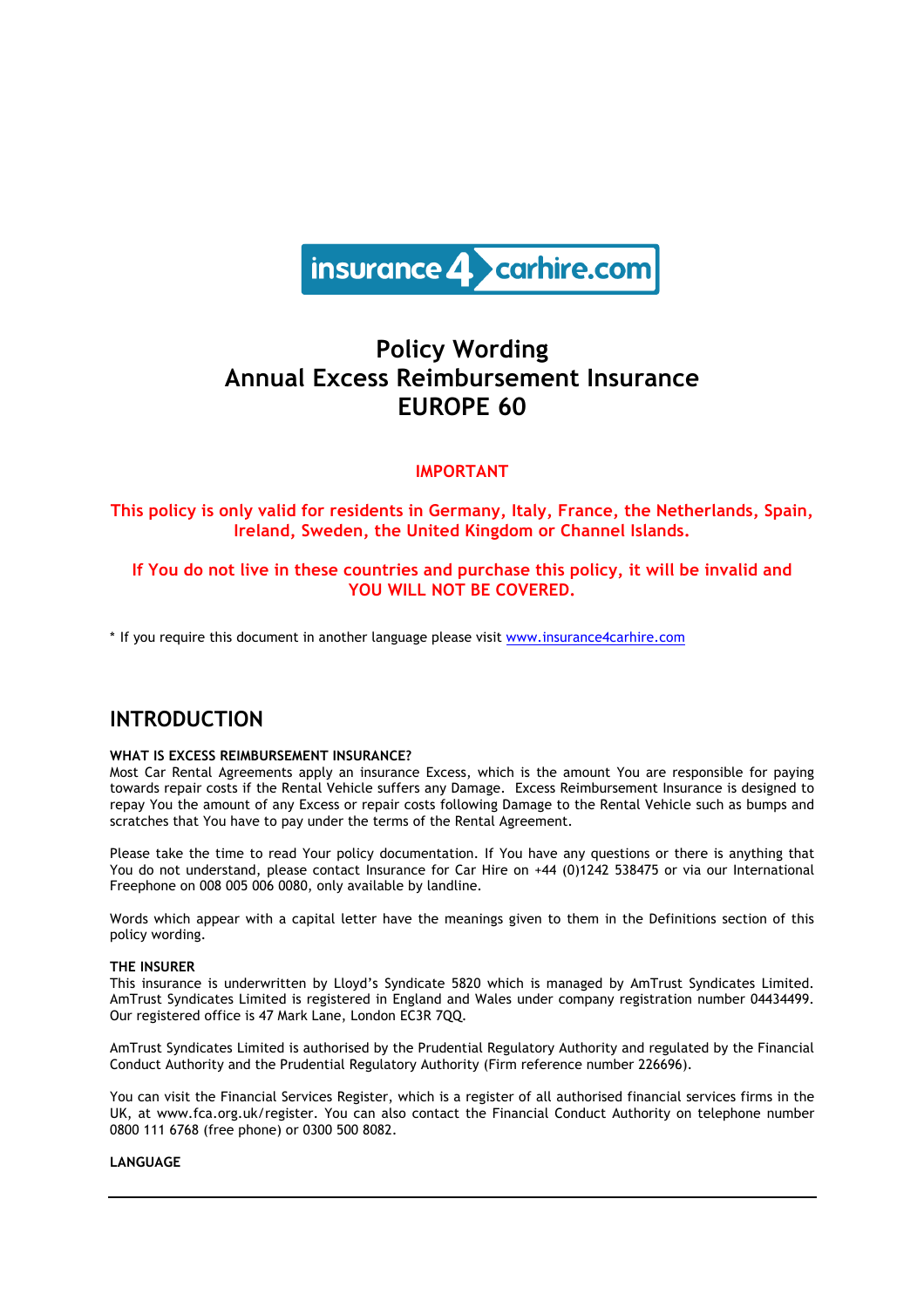All insurance documents and all communications with You about Excess Reimbursement will be in easy to understand English.

#### **CERTIFICATION OF COVER**

Your insurance contract is formed of this policy document and Your Certificate. Please keep both documents in a safe place for future reference. In return for payment of the premium We agree to insure You in accordance with the terms and conditions contained in and endorsed on these documents. The payment of the Customer Service Charge does not form part of the premium.

This insurance is managed by insurance4carhire which is a trading name of Towergate Underwriting Group Limited. We have entered into a Binding Authority Contract reference number 6025/EW148 with Towergate Underwriting Group Limited under which We have authorised them to sign these documents on our behalf.

Signed by

Steven Anson Authorised signatory for Towergate Underwriting Group Limited.

#### **CLAIMS**

Jubilee Service Solutions Limited is appointed by us to handle all claims under this insurance. You can find their details in Section 8 How to Make a Claim.

## **COOLING OFF PERIOD**

If You decide that You wish to cancel this insurance, simply contact Insurance4carhire on +44 (0)1242 538475 or via our International Freephone on 008 005 006 0080, only available by landline, or write to Insurance4carhire.com, Ellenborough House, Wellington Street, Cheltenham GL50 1XZ, United Kingdom. If You cancel within 14 days of receiving Your documents You will receive a full refund of premium and Customer Service Charge as long as You have not made a Trip, have not made a claim and do not intend to make a claim.

## **2. TO QUALIFY FOR COVER**

- 1. To apply for this Excess Reimbursement Insurance You must be the person named as the Car Club Member or the lead Named Driver on any Rental Agreement.
- 2. You can include up to seven additional Insured Drivers for each Trip as long as each additional insured driver is named as a driver on the Rental Agreement.
- 3. You and all other Insured Drivers must be aged between 21 and 85 years of age on the date of purchase of this insurance and must have a full valid driving licence, or internationally recognised licence or permit to drive the Rental Vehicle.
- 4. You must be a permanent resident in Germany, Italy, France, the Netherlands, Spain, Sweden, Ireland, the United Kingdom or Channel Islands.
- 5. Cover is not available for Rental Vehicles with a market value at the start of the Rental Agreement of more than £120,000 or are more than 10 years old.

## 3. DEFINITIONS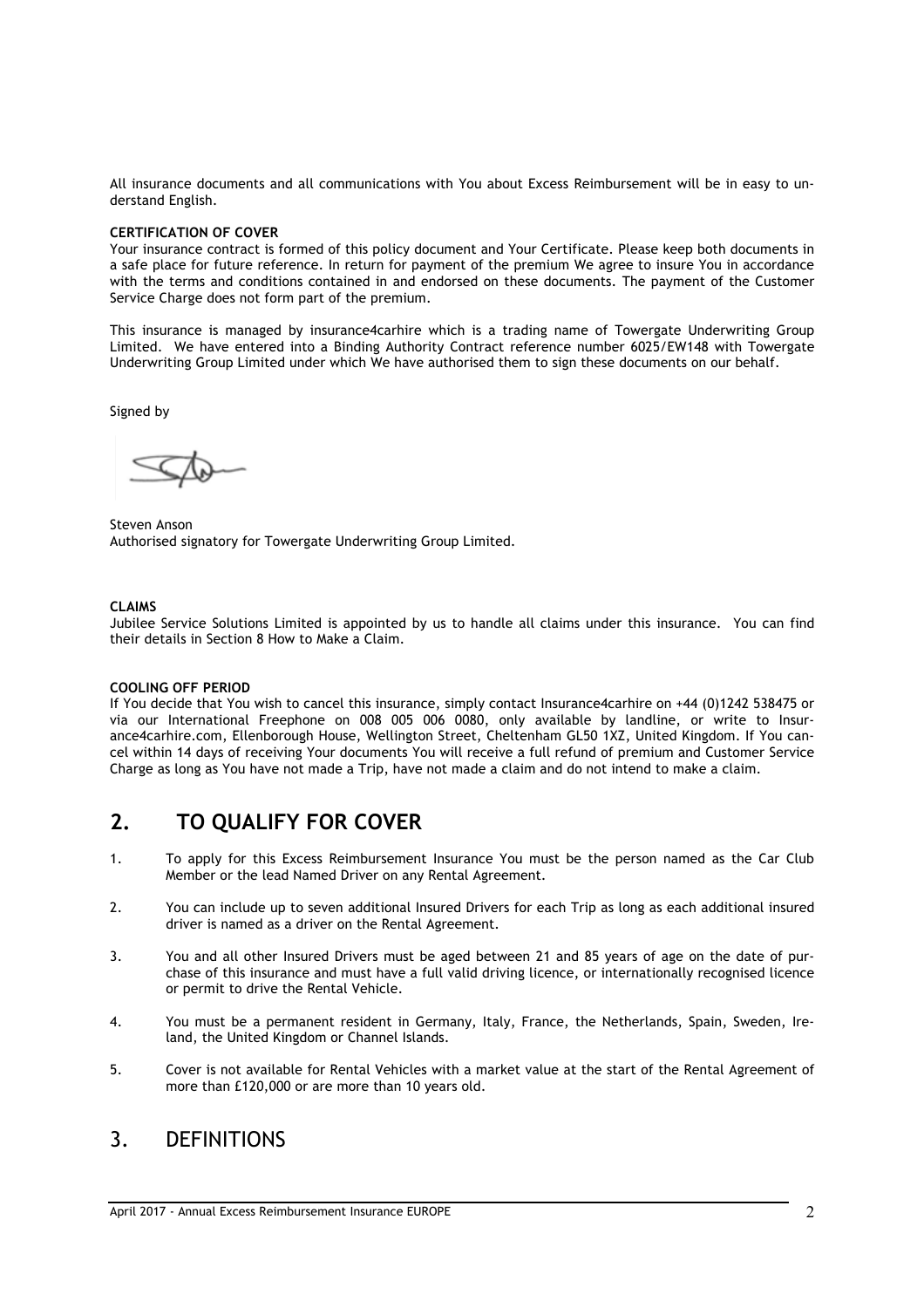The following words and phrases will have the same meaning wherever they appear in this document with a capital letter.

"Baggage and/or Personal Effects" means luggage, clothing, personal effects and other articles normally worn, used or carried during any Trip/s and which belong to You (or for which You are legally responsible).

"Car Club Company or Agency" means a company or agency that is fully licensed with a regulatory authority of the Country, State or local authority from which it operates (where required), and which provides registered paying members access to a Rental Vehicle within the Car Club Company fleet for short term hire. Please note that Car Club Company is different from Car Rental Company or Agency.

"Car Club Member" means a member of the Car Club Company. This policy covers "joint members" and/or "partner members" who live at the same main residence as the main Car Club Member and are named in the Certificate.

"Certificate" means the document which forms part of the insurance contract between You and us. It contains Your name and gives details of the Period of insurance and territory covered under Your Excess Reimbursement Insurance.

"Courtesy Car" means a vehicle that is loaned to You while Your own vehicle is being repaired or serviced.

'Customer Service Charge' means the amount payable to Insurance for Car Hire for the cost of administering this policy.

"Damage" means Damage to the Rental Vehicle or its Membership Card/Keys from external causes including fire, vandalism, accident or theft and includes cover for the loss of use of the Rental Vehicle which arises from these causes.

"European Economic Area(EEA)" means the member counties the EEA: Austria, Belgium, Bulgaria, Cyprus, Croatia, Czech Republic, Denmark, Estonia, Finland, France, Germany, Gibraltar, Greece, Hungary, Iceland, Ireland, Italy, Latvia, Liechtenstein, Lithuania, Luxembourg, Malta, Netherlands, Norway, Poland, Portugal, Romania, Slovakia, Slovenia, Spain, Sweden and the United Kingdom.

"Excess" means the amount that You are responsible for in the event of any Damage to the Rental Vehicle, as confirmed in Your Rental Agreement.

"Insured Drivers" means You and any other drivers named in the Rental Agreement that qualify for cover under Section 2 of this policy document.

"Incident" means an accident involving Your Rental Vehicle which results in Damage from external causes such as a scratch, chip or dent caused by an accident that You are responsible for under the terms of Your Rental Agreement.

"Lead Name/d" means the person(s) named as the hirer on the Rental Agreement.

"Membership Card/Keys" means Keys, Key Fobs or Membership Cards used to open and lock the Rental Vehicle.

"Period of Insurance" means the period of cover under this Excess Reimbursement Insurance for which We have accepted the premium, as stated in Your Certificate.

"Rental Agreement" means the contract signed by the Lead Named/Car Club Member and the Car Rental Company/Agency or Car Club Company for the hire of a Rental Vehicle for the purpose of business or pleasure.

"Rental Vehicle" means any single automobile hired under a short term contract from a Car Rental Company/ Agency or Car Club Company. This insurance will not cover any Rental Vehicle that is a motor home, camper van, trailer or caravan, a van, commercial vehicle or truck, motorcycle, moped, motorbike, vehicle for which the main use is intended to be off-road, recreational vehicle (RV), high performance vehicle, prestige or exotic vehicle or a vehicle with more than 9 seats.

"Trip/s" means the period of a single Rental Agreement in respect of a single Rental Vehicle which is collected and rented from a Car Rental Company or Agency for the period stated on the Rental Agreement.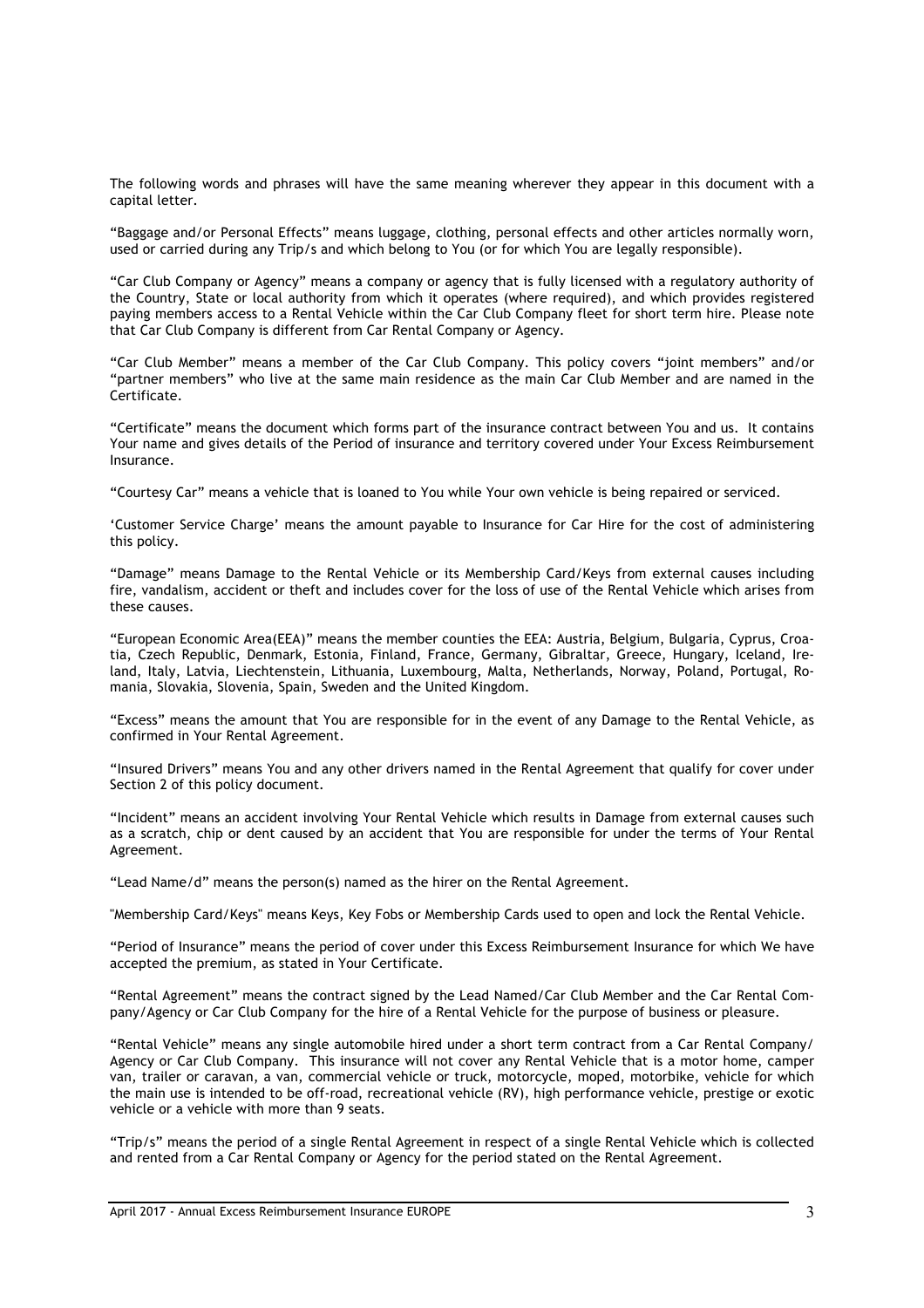"We/Us/Our" means AmTrust at Lloyd's Syndicate 5820, the insurer for Your Excess Reimbursement Insurance.

"You/Your" means the person who took out this insurance and is named as the Car Club Member or the Lead Named driver on the Rental Agreement. This can be two individuals if they are close relatives (defined as spouse, civil partner or fiancé/fiancée, parents, parents-in-law, brothers or sisters, brothers or sisters in-law, children or sons or daughters in-law).

# 4. WHEN AND WHERE COVER APPLIES

#### **VALID RENTAL AGREEMENTS**

This Policy must have been purchased and have commenced prior to the start of a Rental Agreement for which You wish cover to apply. We will not accept any liability for damage occurring under a Rental Agreement that commenced prior to the start of this policy or ends outside of the Period of Insurance.

#### **MAXIMUM RENTAL PERIOD**

This insurance covers You for multiple Rental Agreements during the Period of Insurance. The maximum period of any single Rental Agreement should not exceed 60 days.

#### **TERRITORY COVERED**

You are covered only when You use the Rental Vehicle in the territory specified in Your Certificate. The policy You have selected includes the following geographical areas:

UK and Europe: all European countries to the West of the Ural Mountains including the United Kingdom, the Channel Islands, Isle of Man, Republic of Ireland, Iceland, islands in the Mediterranean, Morocco, Tunisia, Turkey, Canary Islands, Madeira, and the Azores, excluding any Trip in, to or through Belarus.

# 5. WHAT IS COVERED

We will reimburse You up to the Policy Limit stated below for the amount of Excess, repair costs or associated charges You have to pay under the terms of the Rental Agreement if Your Rental Vehicle is involved in a covered Incident which results in:

a) Damage to the Rental Vehicle including Damage to the windows, tyres and wheels, headlights, the undercarriage and the roof

b) loss of use of the Rental Vehicle due to Damage; or

c) towing costs resulting from the Damage to the Rental Vehicle:

provided that You are held responsible for the Damage as declared in the Rental Agreement and are liable for the Excess.

#### **POLICY LIMIT – THE MOST WE WILL PAY**

We will reimburse You for the Excess, repair costs or associated charges incurred under a Rental Agreement up to a maximum of £6,500 during the Period of Insurance. You can claim under this Excess Reimbursement policy more than once but in total We will only reimburse You the limit for each section of Your policy up to a maximum of £6,500. Where payment has been made in local currency any limits specified in this policy will be applied based on the exchange rate that applied at the time of the purchase of Your policy.

At any point during the Period of Insurance We will only cover one Rental Agreement, Rental Agreements may not overlap.

If you have purchased a Family & Partner policy both policyholders may hire a vehicle simultaneously in which event two Rental Agreements will be covered.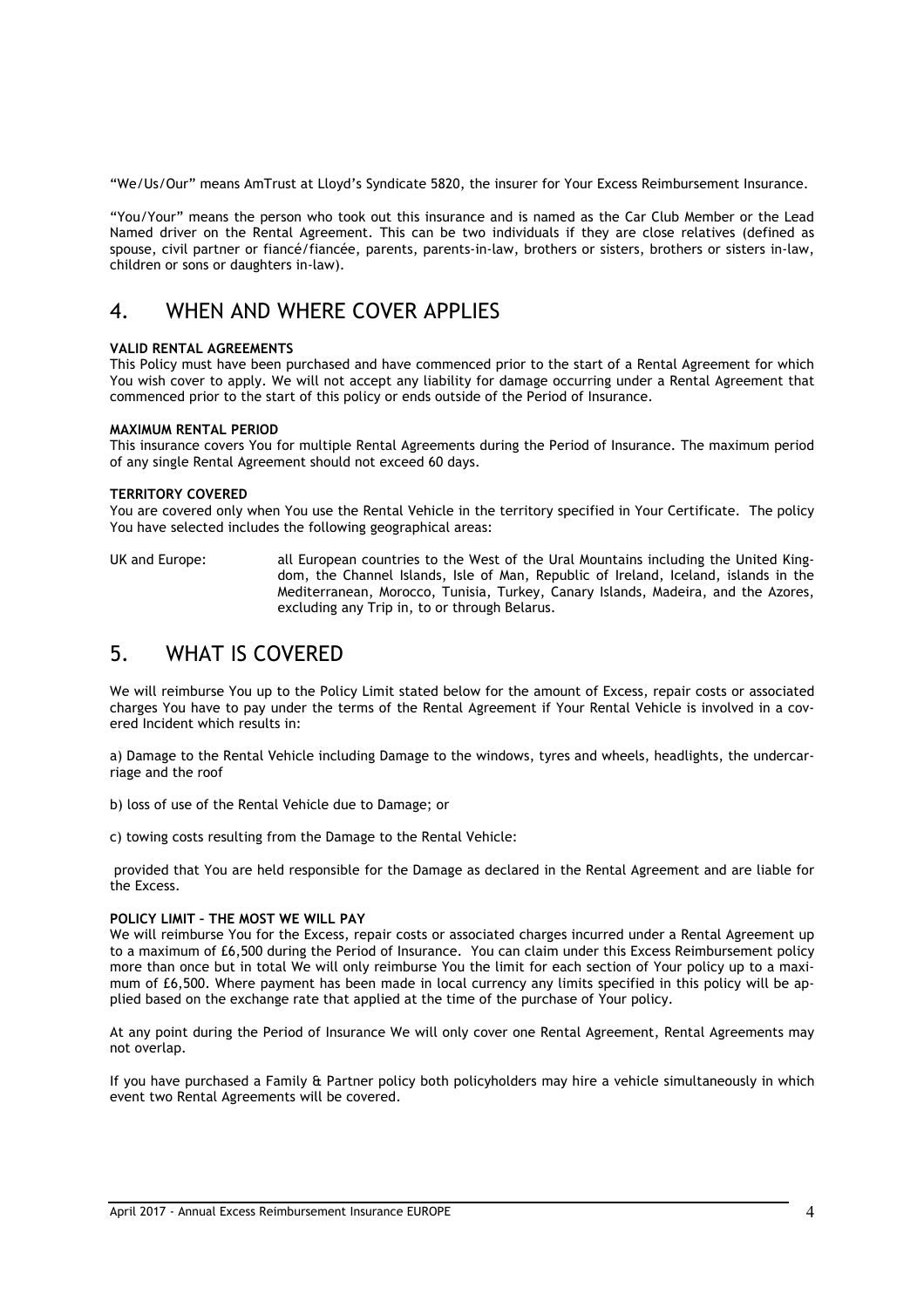#### **AUTOMATIC EXTENSIONS TO THE POLICY**

Your Policy automatically includes cover for the following costs and services up to the amount specified in each section:

#### **A. CAR RENTAL KEY COVER**

This Policy covers You, for costs incurred up to a maximum of £500 per claim, for Damage to the Membership Card/Key for a Rental Vehicle - including replacement locks and locksmith charges. The most We will pay in any Period of Insurance is £2,000.

## **B. JUST TEXT "HELP" EMERGENCY ASSISTANCE**

THIS IS NOT A GENERAL ENQUIRY LINE. QUERIES REGARDING POLICY COVER OR CLAIMS SHOULD BE DIRECTED TO +44 (0)1242 538475.

If You have an emergency abroad, text "HELP" and the country You are in to +44 7860 018339, and You will get a call back from an assistant who will advise You, and if necessary arrange for an operative to speak in the local language for You. This service operates 24 hours a day, seven days a week. You should receive the call back within five minutes of Your text being received. You just pay Your standard network rate and/or Your network provider's roaming charge for the text message and incoming call back. This service can be used for any of the following:

- Emergency assistance abroad (police, ambulance, fire, hospitals) with language interpretation;
- Victims of crime abroad (assistance dealing with police etc) with language interpretation; and
- Assistance dealing with lost/stolen passports or credit cards.

You will receive an activation text within 48 hours of policy inception with all relevant contact details, please ensure You take these with You on Your trip.

This service is provided by Just Text Help Limited c/o PR accounting Services, Raydean House, Western Parade, Great North Road, New Barnet, Barnet, Hertfordshire, EN5 1AH. Incorporated in England Company No. 07547375.

#### **C. MISFUELING COVER**

This Policy covers You for costs incurred up to a maximum of £500 per claim for cleaning out the engine and fuel system and any towing costs in the event that You put the wrong type of fuel in Your Rental Vehicle. The most We will pay in any Period of Insurance is £2,000.

#### **D. IN-COUNTRY RENTALS**

This Policy also covers You where a Rental Agreement is made in Your country of residence.

## **E. REPARATION**

This Policy will provide an additional benefit of £25 per day if the Rental Agreement is cancelled or cut short on the advice of a physician. The maximum amount payable during the Period of Insurance is £300. Cover is subject to the following conditions:

- (i) The Insured Driver must be confined to a bed in a hospital, hotel or private accommodation during the time that the Rental Vehicle was booked and paid for.
- (ii) The Rental Agreement must be for at least a minimum of 7 days. Proof of the booking and duration of rental may be requested by the Assistance Company.
- (iii) In the event of a claim the Insured Driver must present both the Rental Agreement and a medical certificate confirming the advice of the physician.

## **F. DROP OFF CHARGES**

We will cover the additional charges incurred due to there being no Insured Driver as named on the Rental Agreement to return the Rental Vehicle to the Car Rental Company or Agency following an accident or illness for which hospitalisation takes place. This extension will indemnify You up to, but not exceeding, £300 for additional drop off charges incurred through the Car Rental Company or Agency. Evidence of hospitalisation will need to be provided.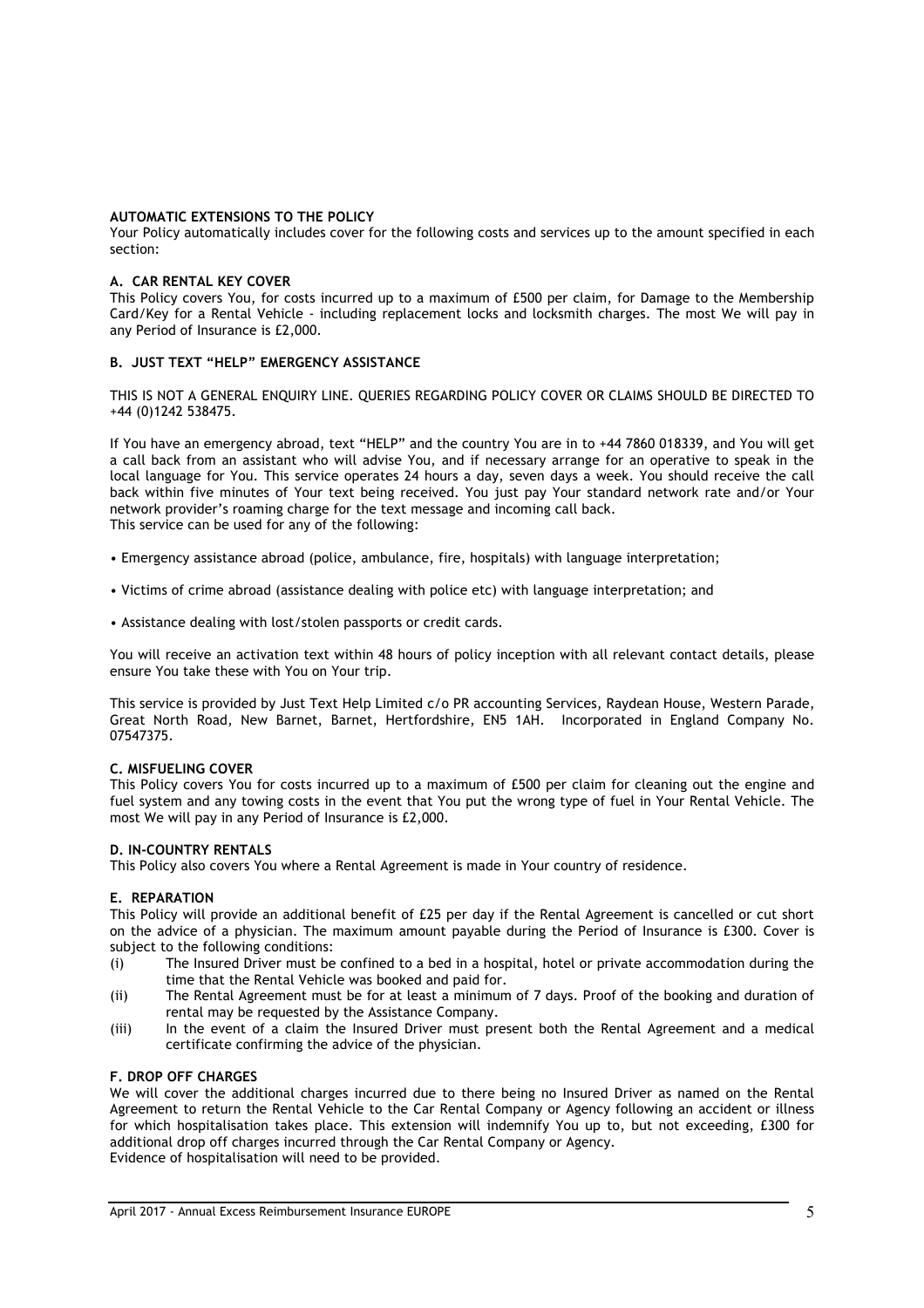#### **G. LOCK-OUT**

In the event that You are unintentionally locked out of the Rental Vehicle, We will pay the costs incurred to open the Rental Vehicle, without causing any further damage to the said Rental Vehicle, up to a maximum of £60. Cover is subject to the following conditions:

(i) The Car Rental Company or Agency must approve the locksmith and the course of action prior to a locksmith being called out; and

(ii) All receipts are to be retained and presented by You to the claims administrator for the reimbursement to be approved.

Failure to follow these steps may void this cover.

#### **H. ROAD RAGE**

We will pay You or Your legal representatives £1,000 if You suffer a physical assault by another person as a direct result of an accident involving Your Rental Vehicle which results in a physical injury. The Incident must be reported to the police within 48 hours and be supported by medical evidence. The maximum amount We will pay is £1,000 in any one Period of Insurance.

#### **I. CAR JACKING**

We will pay You or Your legal representatives £1,000 if You suffer a physical assault by another person as a result of Your Rental Vehicle being subject to a theft or attempted theft which results in a physical injury. The Incident must be reported to the police within 48 hours and be supported by medical evidence. The maximum amount We will pay is £1,000 in any one Period of Insurance.

#### **J. COURTESY CAR**

Cover is extended to include Your liabilities to the owner of any Courtesy Car loaned to You when Your own car is being serviced or repaired for Damage. We will reimburse You for the Excess or repair costs up to a maximum of £6,500 for any single Incident. You can claim more than once but in total, We will only reimburse You up to a maximum of £6,500 during any one Period of Insurance. Each loan period of the Courtesy Car must not exceed 60 continuous days.

#### **K. FLAT BATTERY**

This policy covers You for costs incurred, up to a maximum of £250 per claim, as a result of a flat battery in Your Rental Vehicle. The most We will pay in any Period of Insurance is £1,000.

We will not pay for any claim resulting from a flat battery where You have not acted on the instruction of Your Car Rental Company's recovery service.

#### **L. OUT OF HOURS CHARGES**

In the event of there being an unscheduled flight delay, resulting in a charge being incurred for the collection of the Rental Vehicle out of standard hours, We will indemnify You up to, but not exceeding, £50 for pick up charges incurred through the Car Rental Company or Agency.

Please be advised You will be required to provide proof of the unscheduled flight delay in the event of a claim.

#### **M. BAGGAGE COVER**

We will indemnify You against theft of, or damage to, Baggage and/or Personal Effects as a result of theft or attempted theft, provided such items are secured in the Rental Vehicle in either a locked boot or glove box and You have been required to pay an Excess, repair costs or associated charges under the Rental Agreement. We will indemnify You for losses incurred during the Period of Insurance up to:

- £300 in total for any one claim
- £150 for any single item

The maximum payment for any single item for which an original receipt, proof of purchase or insurance valuation (obtained prior to the loss) is not supplied is £75, subject to a maximum of £200 for all such items.

# 6. WHAT IS NOT COVERED (EXCLUSIONS)

We will not reimburse Your Excess or any financial loss or expense in the following circumstances: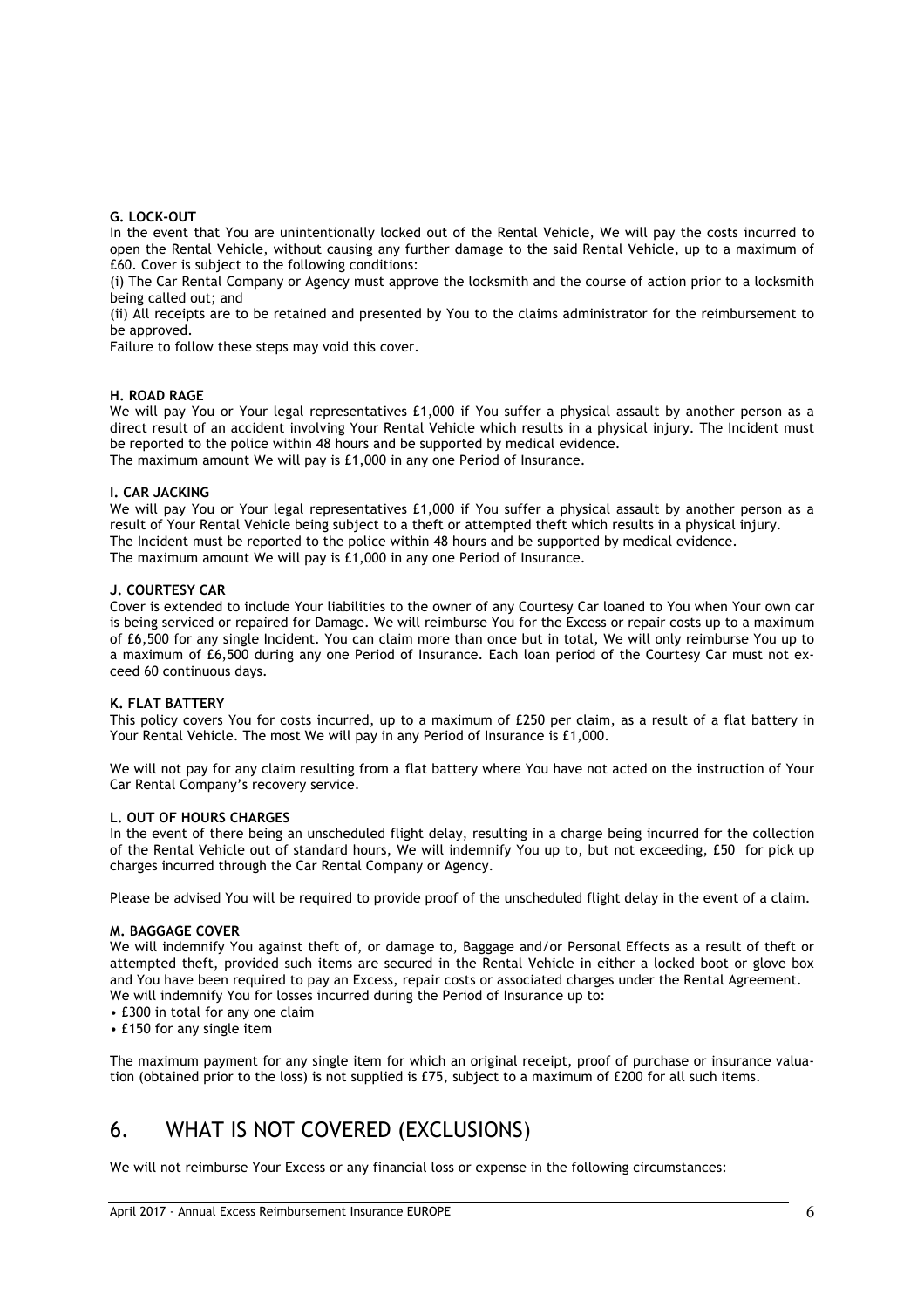**6.1** Where any costs or charges do not directly relate to an Incident resulting in Damage to the Rental Vehicle, including, but not limited to, any costs due to mechanical or electrical failure of the Rental Vehicle or any parts that need replacing due to wear and tear.

6.2 If Your country of residence is outside Germany, Italy, France, the Netherlands, Spain, Ireland, Sweden, the United Kingdom or Channel Islands or if You or any other insured driver do not qualify for cover as set out in Section 2.

6.3 Where the Rental Agreement is for a period longer than 60 continuous days or falls outside of the Period of Insurance. The duration of Your Rental Agreement must fall within the Period of Insurance.

6.4 Where Damage is as a result of wilfully self-inflicted injury or illness, alcoholism or the use of alcohol or drugs (other than drugs taken in accordance with treatment prescribed and directed by a registered medical practitioner, (but not for the treatment of drug addiction).

6.5 Where Damage arises from transporting contraband or illegal trade or from the operation of the Rental Vehicle in violation of the terms of the Rental Agreement.

6.6 Where expenses are assumed, waived or paid by the Car Rental Company or Agency or Car Club Company or its Insurer.

6.7 For Damage to vehicles which are not Rental Vehicles hired by You under a Rental Agreement (other than a Courtesy Car). If You cause Damage to a third party vehicle, cover should be provided under Your Rental Agreement.

6.8 For Damage caused by wear and tear, gradual deterioration, insect or vermin.

6.9 For losses caused by accidental damage to the interior or contents of the Rental Vehicle, caused by wear and tear or carriage of animals.

6.10 Were the Rental Vehicle is being driven by persons who are not named on the Rental Agreement.

6.11 Where the market value of the Rental Vehicle exceeds £120,000 at the start of the Rental Agreement, or the Rental Vehicle is more than 10 years old.

6.12 If the Rental Vehicle is a motor home, van, camper van, trailer or caravan, commercial vehicle or truck, motorcycle, moped, motorbike, vehicle for which the main use is intended to be off-road, recreational vehicle, or a vehicle with more than 9 seats.

6.13 Where the expenses are reimbursed by the Insured Driver's Employers' Insurer.

6.14 Where Damage is the result of driving off-road, or on an un-made up road, or a road which is not designated as a public thoroughfare.

6.15 Where You have been specifically alerted to the risk of possible damage to the Rental Vehicle, for example You have been warned of high water or the presence of animals that may cause Damage.

6.16 In respect of Baggage Cover, cover is not provided for:

- 1. claims arising from theft or Damage of:
	- i) cash (defined as banknotes, currency notes and coins) or vouchers,

ii) valuables (defined as: photographic and video equipment, camcorders, radios and personal stereo equipment, computers, computer games and associated equipment, mobile telephones, telescopes and binoculars, furs, jewellery, watches, and articles made of or containing gold, silver or other precious metals),

- 2. Wear, tear and depreciation of Baggage and/or Personal Effects,
- 3. claims not reported to an appropriate police authority within 48 hours of discovery and an official police report and the contract obtained.
- 4. claims arising from theft or Damage of Baggage and/or Personal Effects from Your Rental Vehicle unless taken from a locked boot or glove box.
- 5. claims recoverable under any other insurance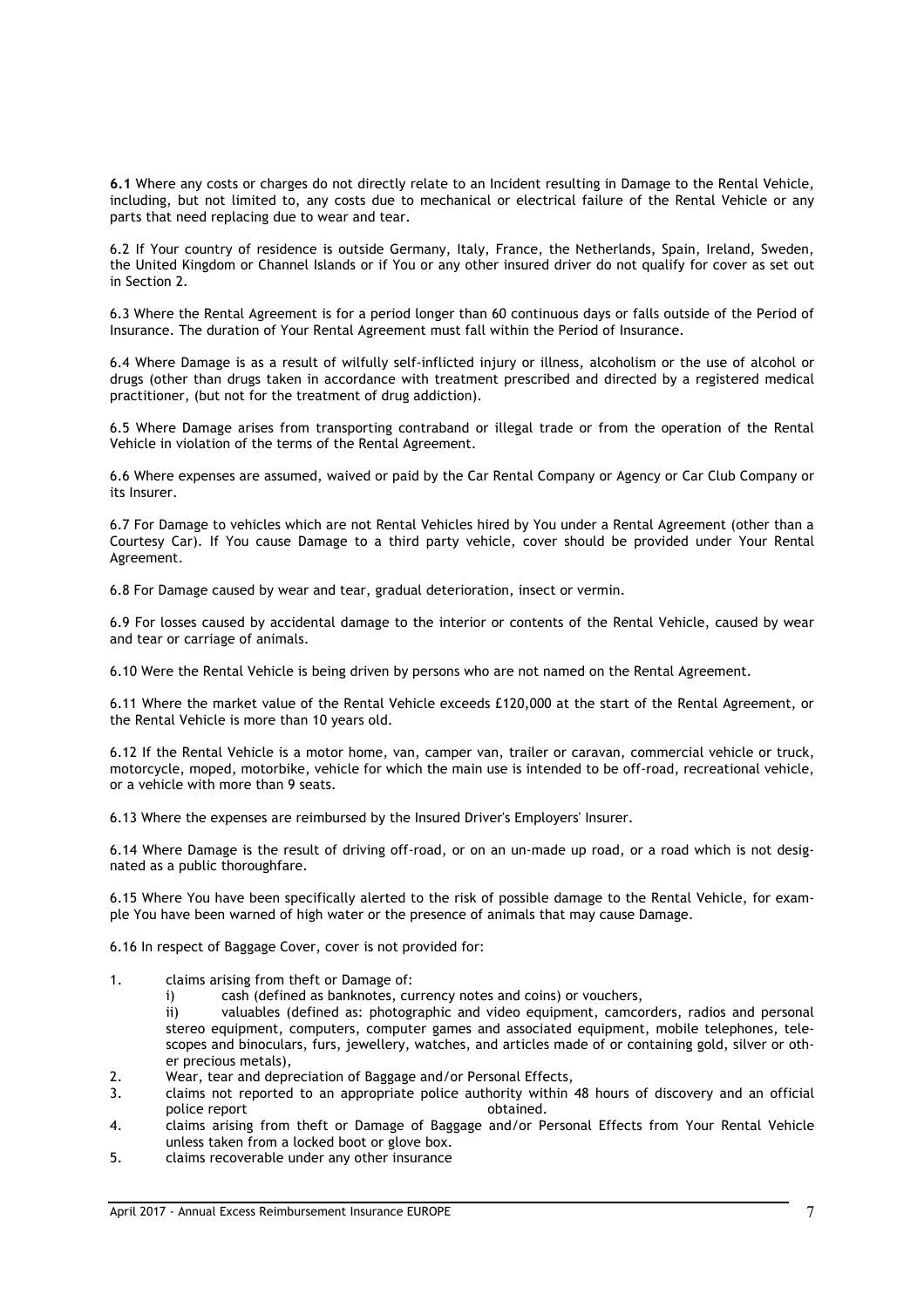6.17 In respect of automatic cover Extension H. Road Rage and I. Car Jacking We will not pay You where the physical assault:

- is caused by a relative or a person known to You;
- results in a physical injury which is not supported by medical evidence;
- is not reported to the police within 48 hours of the Incident:
- is contributed to by anything said or done by You or any passenger in Your Rental Vehicle, other than the Incident itself.
- where the Incident occurs outside of the Territory covered by this insurance.

6.18 If Your claim results in any way from war, terrorism or nuclear risk. For the purposes of this exclusion:

"War" means invasion, acts of foreign enemies, hostilities whether war is declared or not, civil war, rebellion, revolution, insurrection, military or usurped power, confiscation, nationalism or requisition or destruction or Damage to property by or under the order of any government or public or legal authority.

"Terrorism" means any act of any person or organization involving, causing or threatening harm or putting the public or any section of the public in fear if it is likely that the purpose is of a political, religious, ideological (of an intellectual or rational nature) or similar nature.

"Nuclear Risk" means Damage or destruction caused by, contributed to or arising from:

(a) ionizing radiation or contamination by radioactivity from any nuclear fuel or from any nuclear waste from the combustion of nuclear fuel; or

(b) the radioactive, toxic, explosive or other hazardous properties of any explosive nuclear assembly or component thereof.

# 7. CANCELLATION

You may cancel this insurance within 14 days of receiving Your documents (cooling off period) and You will be entitled to a full refund of the premium and Customer Service Charge, as long as You have not made a Trip or made a claim and do not intend to make a claim. You can cancel at any time after the 14 day cooling off period and You will receive a proportionate refund of any premium paid for the remaining Period of Insurance providing You have not made and do not intend to make a claim however, the Customer Service Charge is non – refundable.

To cancel cover please contact: Insurance4carhire.com, Ellenborough House, Wellington Street, Cheltenham GL50 1XZ, United Kingdom, e-mail: info@insurance4carhire.com, telephone: +44 (0)1242 538475 or via our International Freephone on 008 005 006 0080, only available by landline.

If You purchased this policy through a broker, You can also cancel the policy by contacting Your broker.

We may cancel Your policy at any time by giving You 30 days written notice to Your last known email address (or mailing address if You do not have an email address) provided by You. We will allow a proportionate refund of any premiums paid for the remaining Period of Insurance.

We may cancel Your policy due to Your non-payment of premium, if You use threatening or abusive behaviour or language or We have reasonable suspicion of fraud. This is not an exhaustive list.

## 8. HOW TO MAKE A CLAIM

## **STEP ONE – CHECK YOUR POLICY AND CERTIFICATE**

Read this Policy and Your Certificate to check You are covered for the claim You want to make. Read any exclusions that may apply and make sure You understand them.

## **STEP TWO – NOTIFY THE CLAIM**

All claims must be notified to our claim administrator, their details are below. You should do this within 31 days of the end of the Rental Agreement in which the Incident happened. If You do not, it might mean that We will be unable to reimburse You for the Excess or other losses. Please visit our website http://www.insurance4carhire.com/car-hire-excess-insurance-claims or contact: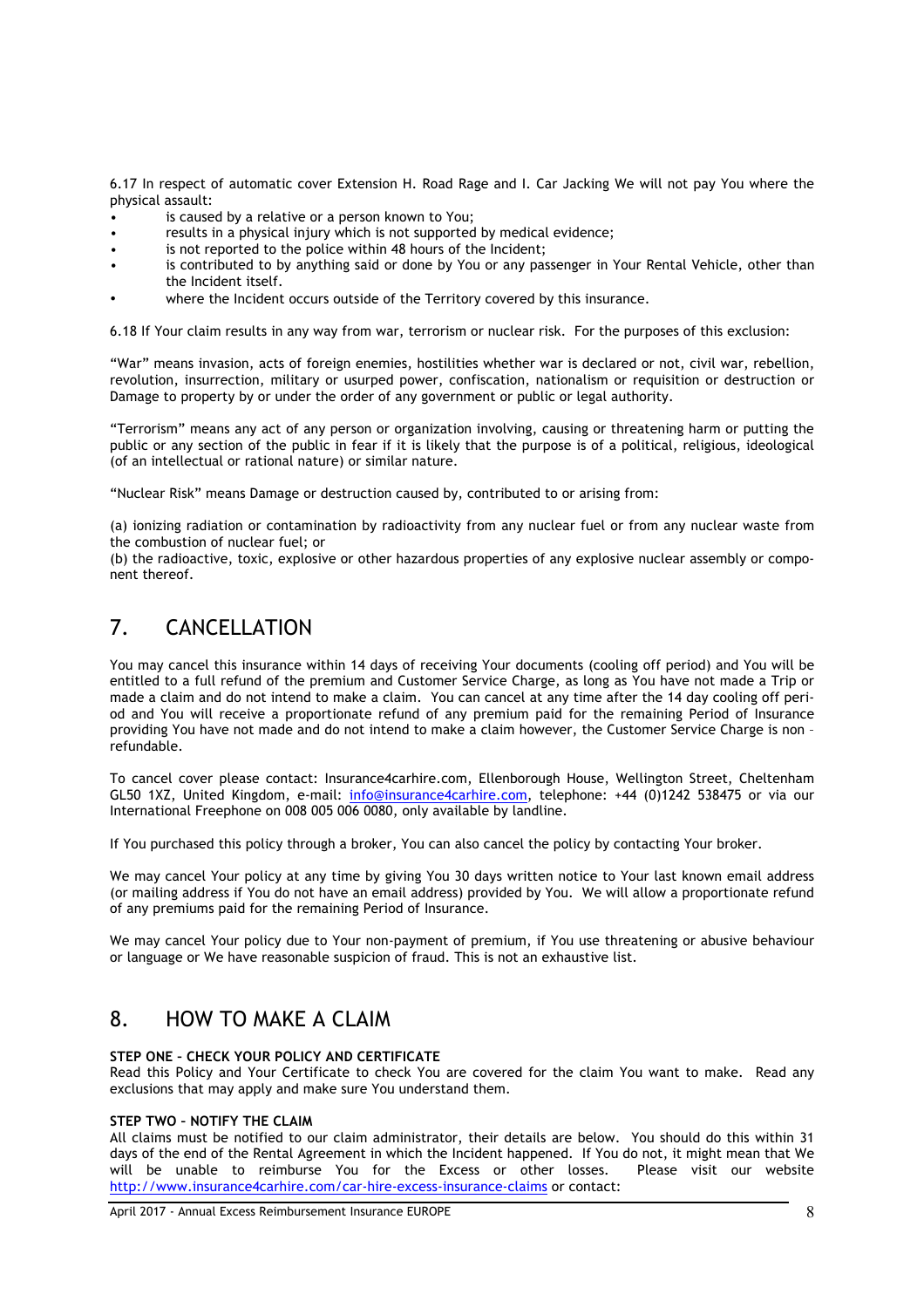Claims Department Specialist Claims PO BOX 1192, Doncaster, DN1 9PU Phone: 0344 854 2059 E-mail: claims@insurance4carhire.com

Please tell them the policy reference number, which will be shown in Your Certificate. If You are not sure whether You can claim, please talk to the claim administrator who will be happy to help You.

## **STEP THREE – AFTER THE CLAIM IS NOTIFIED**

You can download a copy of the claim form from http://www.insurance4carhire.com/car-hire-excessinsurance-claims or if You prefer The claim administrator will send You a claim form, which You should fill in and send back to them as soon as possible.

The claim administrator will need copies of the following documents:

- Your Insurance4carhire insurance Certificate
- The Rental Agreement
- Your Payment Receipt for the hire (if separate from the Rental Agreement)
- Police Report if the Incident required the Police to attend
- The accident report from the Car Rental Company or Agency or Car Club Company
- Invoices/Receipts/other documents confirming the amount You have paid in respect of Damage for which the Car Rental Company or Agency or Car Club Company holds You responsible
- Your credit card statement showing payment under a Rental Agreement for Damage to the Rental Vehicle for which You wish to claim under Your policy; and
- Your bank account details, including your bank's postal address, the account number, the IBAN or SWIFT codes or any other coordinates necessary for international bank transfers.

Please provide the name and address of Your bank together with the sort code and account details to facilitate Your claims reimbursement.

**PLEASE NOTE: FAILURE TO FOLLOW THESE STEPS MAY DELAY AND / OR JEOPARDISE THE PAYMENT OF YOUR CLAIM.**

# **9. CLAIMS CONDITIONS**

## **9.1 CLAIMS CONDUCT**

You must give our claim administrator any information or help that they ask for.

No person is entitled to admit liability on Our behalf or to give any representations or other undertakings binding upon Us except with Our written consent. We shall be entitled to the absolute conduct, control and settlement of all proceedings arising out of or in connection with claims in Your name or the name of any Insured Driver.

#### **9.2 RIGHT OF RECOVERY& REIMBURSEMENT**

We may at Our own expense take proceedings in Your name or the name of the Insured Driver to recover compensation from any Third Party in respect of any indemnity provided under this Insurance and any amounts so recovered shall belong to Us. You and/or the Insured Driver must provide all reasonable assistance to Us.

You must advise Us should You be reimbursed any amount from Your Car Rental Company or Agency or a third party that relates to a claim that You have submitted to Us.

## **9.3 KEEPING TO THE TERMS**

We will only give You the cover that is described in this policy if You comply with all its terms.

#### **9.4 FRAUDULENT CLAIMS OR MISLEADING INFORMATION**

We take a robust approach to fraud prevention. If any claim under this insurance is fraudulent or is intended to mislead, or if any misleading or fraudulent means are used by You or anyone acting on Your behalf to obtain benefit under this insurance, Your right to any benefit under this insurance will end,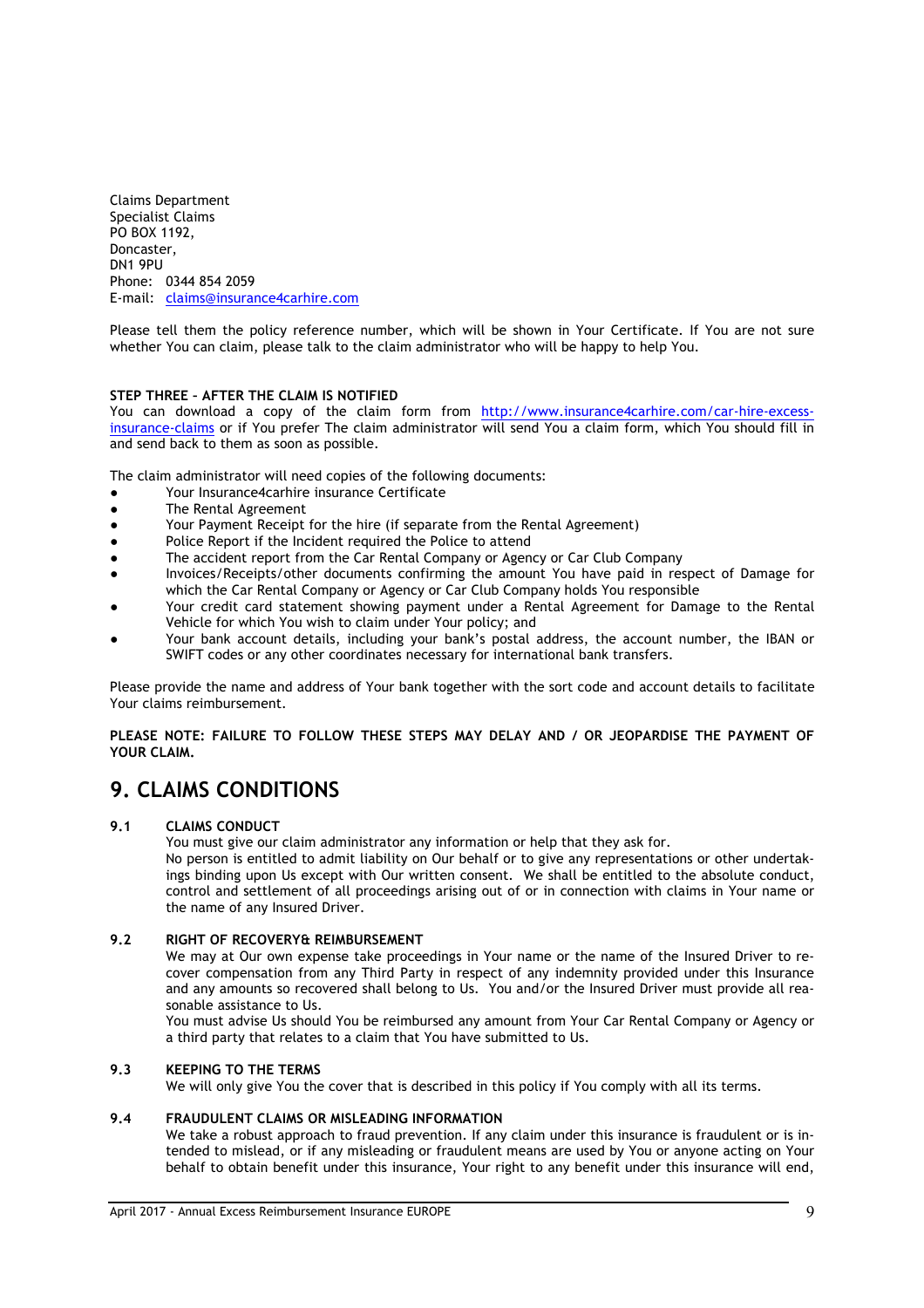Your cover will be cancelled and We will be entitled to recover any benefit paid and costs incurred as a result of any such fraudulent or misleading claim. We may also inform the police.

#### **9.5 OTHER INSURANCE**

If You wish to make a claim under this policy but have already claimed, or intend to claim, for the same loss under another insurance policy, We will only pay Our share of the claim.

## 9.6 **CONTRACTS (RIGHTS OF THIRD PARTIES) ACT 1999**

This insurance is a legally binding contract between You and Us and does not give, or intend to give, rights to anyone else. Only You or Us can enforce the terms of this contract.

## 10. SERVICE AND COMPLAINTS

## **SERVICE**

Every effort is made to provide You with a high standard of service. However, if You wish to make a complaint, please follow the complaints procedure shown below.

#### **COMPLAINTS ABOUT POLICY MATTERS**

If You wish to make a complaint about any aspect of this insurance other than a claim, please contact: The Managing Director, Insurance4carhire, Ellenborough House, Wellington Street, Cheltenham GL50 1XZ, United Kingdom, e-mail: info@insurance4carhire.com, telephone: +44 (0)1242 538475 or via our International Freephone on 008 005 006 0080, only available by landline.

## **COMPLAINTS ABOUT A CLAIM**

If You wish to make a complaint about a claims matter, please contact:

Specialist Claims PO Box 1192 Doncaster DN1 9PU

Phone: 0344 854 2059 Email: claims@insurance4carhire.com

If You have any disability that makes communication difficult, please tell the Claim Administrator and they will be pleased to help.

Alternatively, if You have purchased Your policy online, You can submit a complaint through the European Online Dispute Resolution (ODR) platform: http://ec.europa.eu/odr.

#### **IF YOU REMAIN DISSATISFIED**

As We are a Lloyd's insurance syndicate, in the event that You remain dissatisfied and wish to make a complaint, You can do so at any time by referring the matter to the Complaints team at Lloyd's.

The address of the Complaints team at Lloyd's is:

**Complaints** Lloyd's One Lime Street London EC3M 7HA Tel No: 0207 327 5693 Fax No: 0207 327 5225 E-mail: complaints@lloyds.com Website: www.lloyds.com/complaints

Details of Lloyd's complaints procedures are set out in a leaflet ''Your Complaint – How We Can Help'' available at www.lloyds.com/complaints and are also available from the above address.

If You remain dissatisfied after Lloyd's has considered Your complaint, You may have the right to refer Your complaint to the Financial Ombudsman Service. The Financial Ombudsman Service is an independent service in